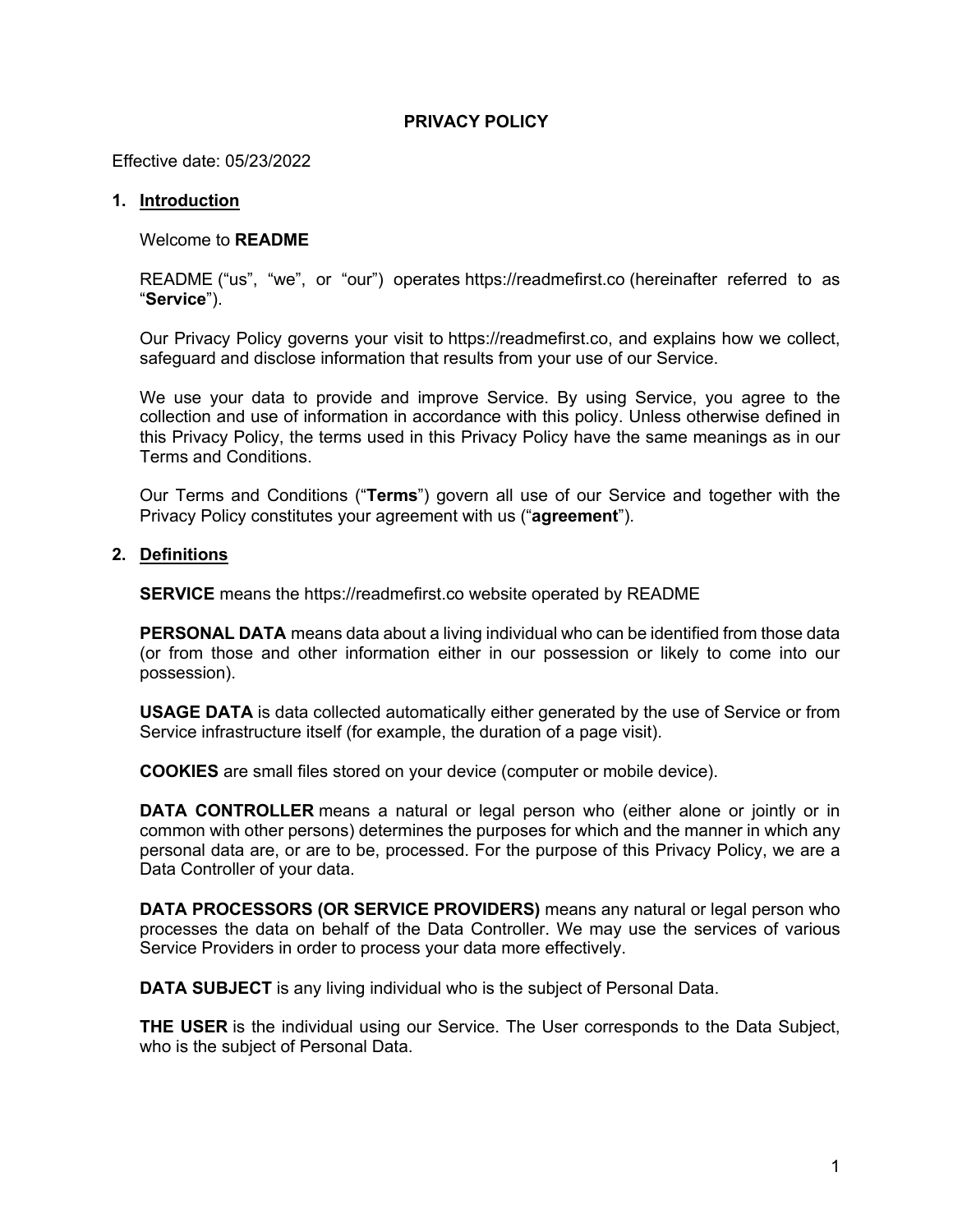## **3. Information Collection and Use**

We collect several different types of information for various purposes to provide and improve our Service to you.

## **4. Types of Data Collected**

### **Personal Data**

While using our Service, we may ask you to provide us with certain personally identifiable information that can be used to contact or identify you ("**Personal Data**"). Personally identifiable information may include, but is not limited to:

- (a) Email address
- (b) First name and last name

We may use your Personal Data to contact you with newsletters, marketing or promotional materials and other information that may be of interest to you. You may opt out of receiving any, or all, of these communications from us by emailing at support@readmefirst.co.

#### **Usage Data**

We may also collect information that your browser sends whenever you visit our Service or when you access Service by or through a mobile device ("**Usage Data**").

This Usage Data may include information such as your computer's Internet Protocol address (e.g. IP address), browser type, browser version, the pages of our Service that you visit, the time and date of your visit, the time spent on those pages, unique device identifiers and other diagnostic data.

When you access Service with a mobile device, this Usage Data may include information such as the type of mobile device you use, your mobile device unique ID, the IP address of your mobile device, your mobile operating system, the type of mobile Internet browser you use, unique device identifiers and other diagnostic data.

### **Tracking Cookies Data**

We use cookies and similar tracking technologies to track the activity on our Service and we hold certain information.

Cookies are files with a small amount of data which may include an anonymous unique identifier. Cookies are sent to your browser from a website and stored on your device. Other tracking technologies are also used such as beacons, tags and scripts to collect and track information and to improve and analyze our Service.

You can instruct your browser to refuse all cookies or to indicate when a cookie is being sent. However, if you do not accept cookies, you may not be able to use some portions of our Service.

Examples of Cookies we use:

(a) **Session Cookies:** We use Session Cookies to operate our Service.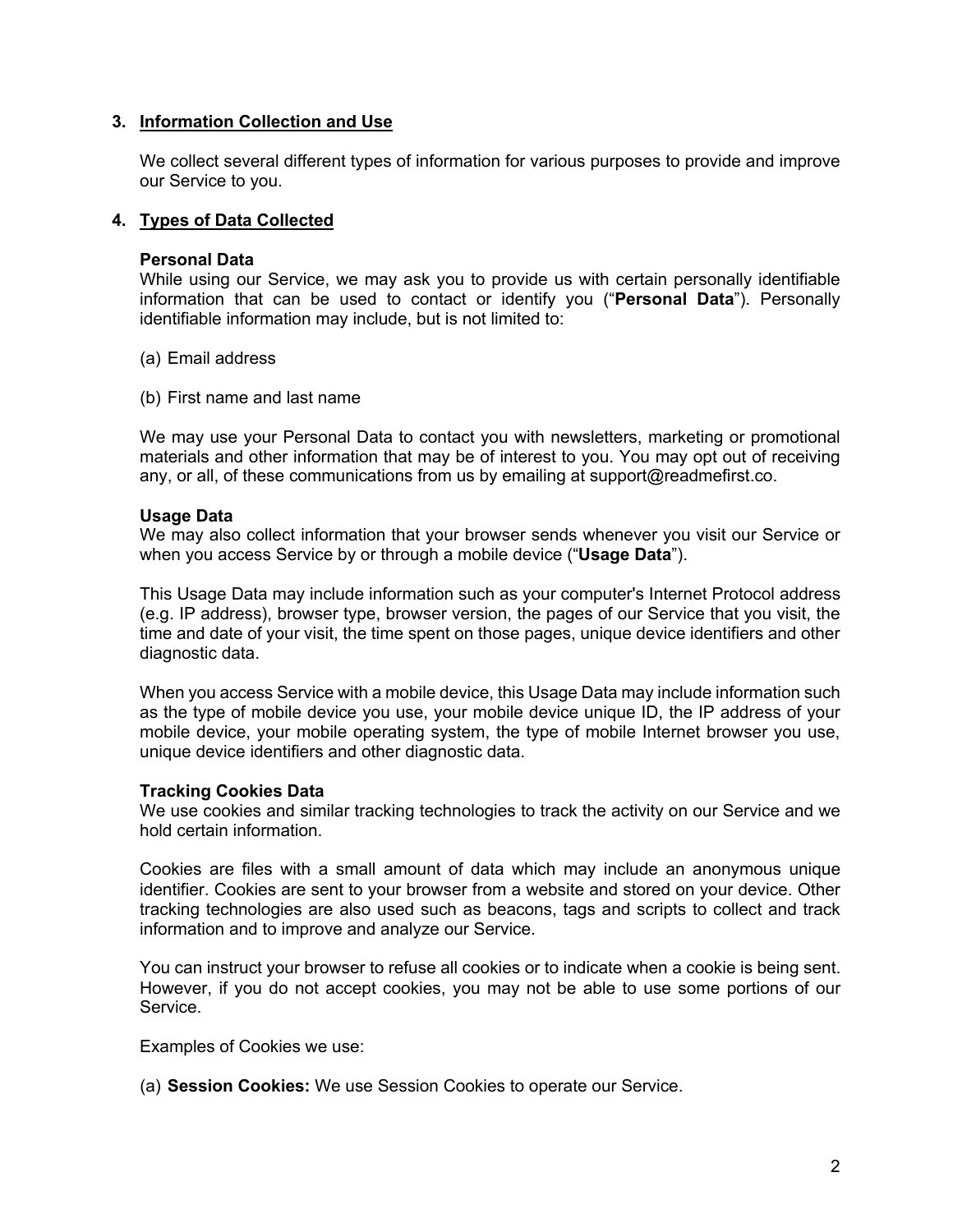- (b) **Preference Cookies:** We use Preference Cookies to remember your preferences and various settings.
- (c) **Security Cookies:** We use Security Cookies for security purposes.
- (d) **Advertising Cookies:** Advertising Cookies are used to serve you with advertisements that may be relevant to you and your interests.

# **5. Use of Data**

README uses the collected data for various purposes:

- (a) to provide and maintain our Service;
- (b) to notify you about changes to our Service;
- (c) to allow you to participate in interactive features of our Service when you choose to do so;
- (d) to provide customer support;
- (e) to gather analysis or valuable information so that we can improve our Service;
- (f) to monitor the usage of our Service;
- (g) to detect, prevent and address technical issues;
- (h) to fulfill any other purpose for which you provide it;
- (i) to carry out our obligations and enforce our rights arising from any contracts entered into between you and us, including for billing and collection;
- (j) to provide you with notices about your account and/or subscription, including expiration and renewal notices, email-instructions, etc.;
- (k) to provide you with news, special offers and general information about other goods, services and events which we offer that are similar to those that you have already purchased or enquired about unless you have opted not to receive such information;
- (l) in any other way we may describe when you provide the information;
- (m)for any other purpose with your consent.

### **6. Retention of Data**

We will retain your Personal Data only for as long as is necessary for the purposes set out in this Privacy Policy. We will retain and use your Personal Data to the extent necessary to comply with our legal obligations (for example, if we are required to retain your data to comply with applicable laws), resolve disputes, and enforce our legal agreements and policies.

We will also retain Usage Data for internal analysis purposes. Usage Data is generally retained for a shorter period, except when this data is used to strengthen the security or to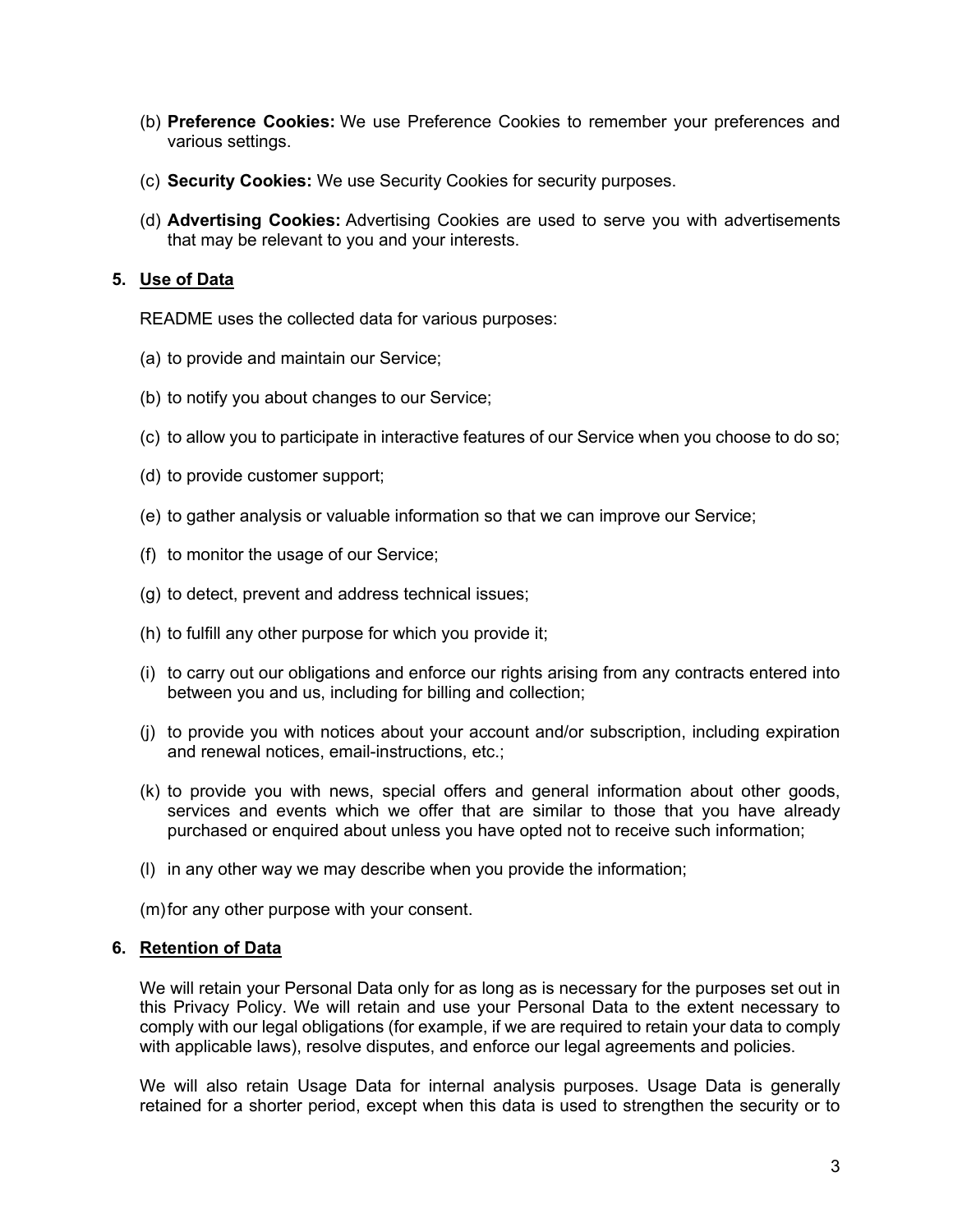improve the functionality of our Service, or we are legally obligated to retain this data for longer time periods.

# **7. Transfer of Data**

Your information, including Personal Data, may be transferred to – and maintained on – computers located outside of your state, province, country or other governmental jurisdiction where the data protection laws may differ from those of your jurisdiction.

If you are located outside United States and choose to provide information to us, please note that we transfer the data, including Personal Data, to United States and process it there.

Your consent to this Privacy Policy followed by your submission of such information represents your agreement to that transfer.

README will take all the steps reasonably necessary to ensure that your data is treated securely and in accordance with this Privacy Policy and no transfer of your Personal Data will take place to an organisation or a country unless there are adequate controls in place including the security of your data and other personal information.

## **8. Disclosure of Data**

We may disclose personal information that we collect, or you provide:

### (a) **Disclosure for Law Enforcement.**

Under certain circumstances, we may be required to disclose your Personal Data if required to do so by law or in response to valid requests by public authorities.

### (b) **Business Transaction.**

If we or our subsidiaries are involved in a merger, acquisition or asset sale, your Personal Data may be transferred.

### (c) **Other cases. We may disclose your information also:**

- (i) to our subsidiaries and affiliates;
- (ii) to contractors, service providers, and other third parties we use to support our business;
- (iii) to fulfill the purpose for which you provide it;

# **9. Security of Data**

The security of your data is important to us but remember that no method of transmission over the Internet or method of electronic storage is 100% secure. While we strive to use commercially acceptable means to protect your Personal Data, we cannot guarantee its absolute security.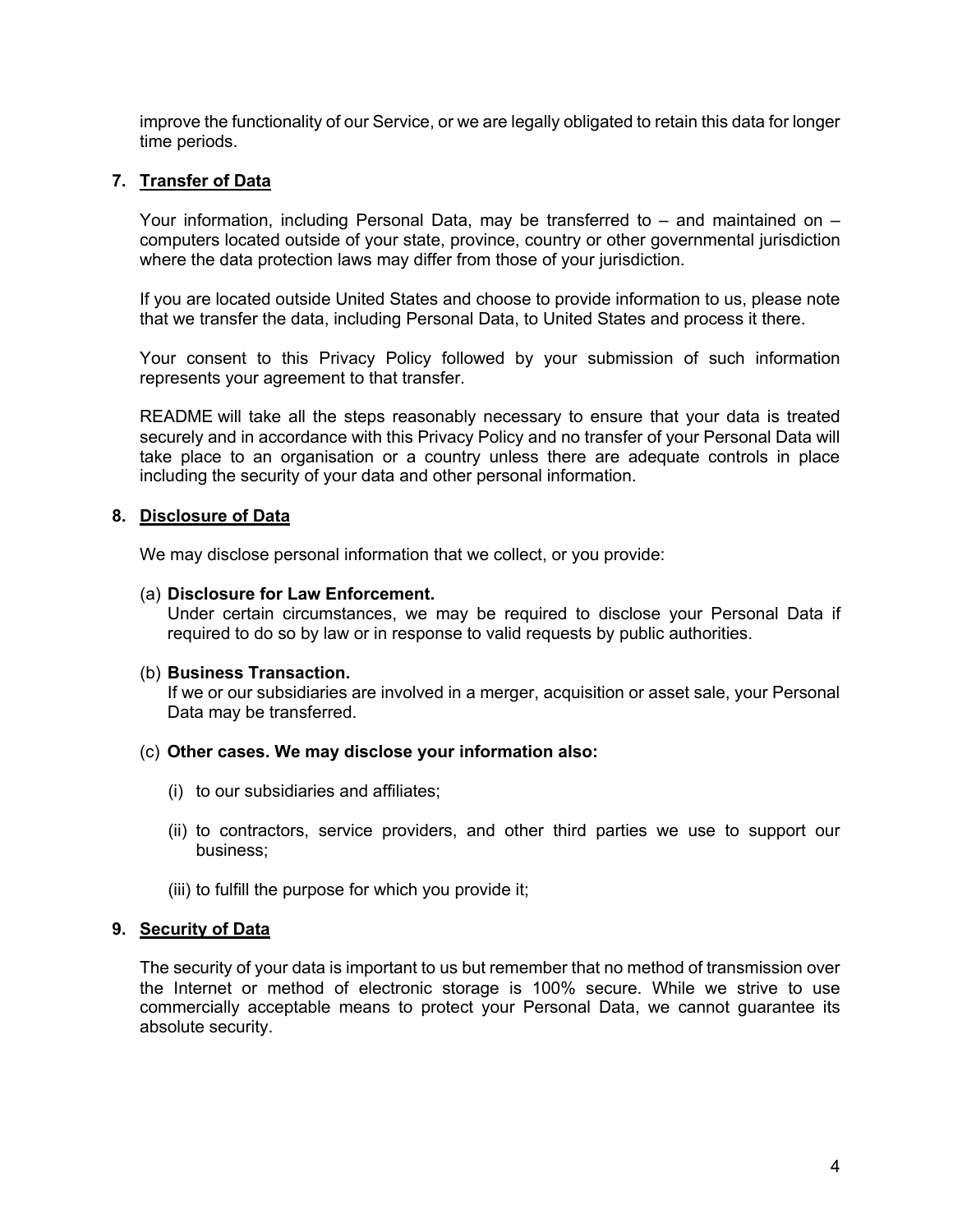# **10. Your Data Protection Rights Under General Data Protection Regulation (GDPR)**

If you are a resident of the European Union (EU) and European Economic Area (EEA), you have certain data protection rights, covered by GDPR. - See more at https://eurlex.europa.eu/eli/reg/2016/679/oj

We aim to take reasonable steps to allow you to correct, amend, delete, or limit the use of your Personal Data.

If you wish to be informed what Personal Data we hold about you and if you want it to be removed from our systems, please email us at support@readmefirst.co.

In certain circumstances, you have the following data protection rights:

- (a) the right to access, update or to delete the information we have on you;
- (b) the right of rectification. You have the right to have your information rectified if that information is inaccurate or incomplete;
- (c) the right to object. You have the right to object to our processing of your Personal Data;
- (d) the right of restriction. You have the right to request that we restrict the processing of your personal information;
- (e) the right to data portability. You have the right to be provided with a copy of your Personal Data in a structured, machine-readable and commonly used format;
- (f) the right to withdraw consent. You also have the right to withdraw your consent at any time where we rely on your consent to process your personal information;

Please note that we may ask you to verify your identity before responding to such requests. Please note, we may not able to provide Service without some necessary data.

You have the right to complain to a Data Protection Authority about our collection and use of your Personal Data. For more information, please contact your local data protection authority in the European Economic Area (EEA).

# **11. Your Data Protection Rights under the California Privacy Protection Act (CalOPPA)**

CalOPPA is the first state law in the nation to require commercial websites and online services to post a privacy policy. The law's reach stretches well beyond California to require a person or company in the United States (and conceivable the world) that operates websites collecting personally identifiable information from California consumers to post a conspicuous privacy policy on its website stating exactly the information being collected and those individuals with whom it is being shared, and to comply with this policy. – See more at: https://consumercal.org/about-cfc/cfc-education-foundation/california-online-privacyprotection-act-caloppa-3/

According to CalOPPA we agree to the following:

(a) users can visit our site anonymously;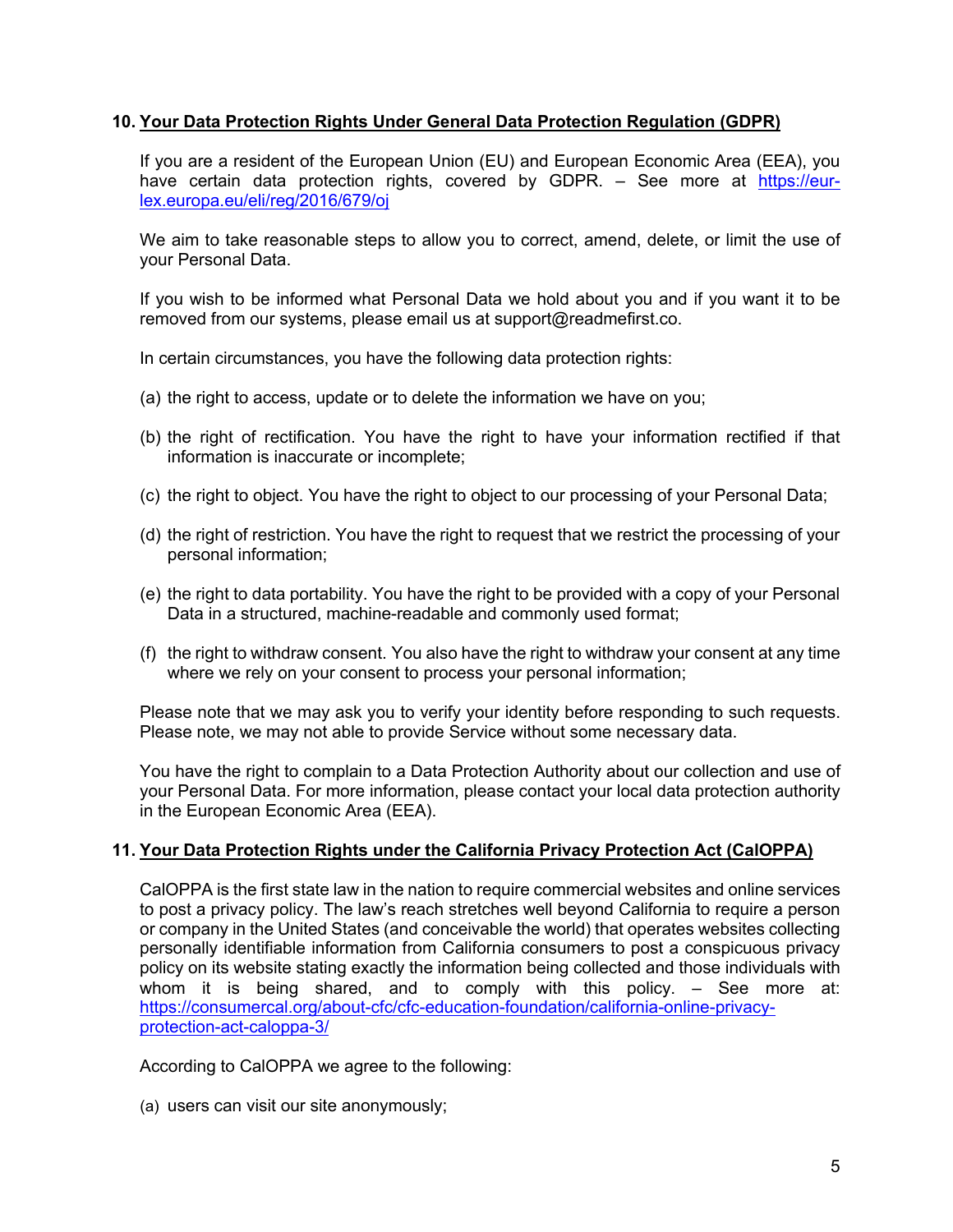- (b) our Privacy Policy link includes the word "Privacy", and can easily be found on the page specified above on the home page of our website;
- (c) users will be notified of any privacy policy changes on our Privacy Policy Page;
- (d) users are able to change their personal information by emailing us at support@readmefirst.co.

Our Policy on "Do Not Track" Signals:

We honor Do Not Track signals and do not track, plant cookies, or use advertising when a Do Not Track browser mechanism is in place. Do Not Track is a preference you can set in your web browser to inform websites that you do not want to be tracked.

You can enable or disable Do Not Track by visiting the Preferences or Settings page of your web browser.

## **12. Your Data Protection Rights under the California Consumer Privacy Act (CCPA)**

If you are a California resident, you are entitled to learn what data we collect about you, ask to delete your data and not to sell (share) it. To exercise your data protection rights, you can make certain requests and ask us:

- (a) **What personal information we have about you**. If you make this request, we will return to you:
	- (i) The categories of personal information we have collected about you.
	- (ii) The categories of sources from which we collect your personal information.
	- (iii) The business or commercial purpose for collecting or selling your personal information.
	- (iv) The categories of third parties with whom we share personal information.
	- (v) The specific pieces of personal information we have collected about you.
	- (vi) A list of categories of personal information that we have sold, along with the category of any other company we sold it to. If we have not sold your personal information, we will inform you of that fact.
	- (vii)A list of categories of personal information that we have disclosed for a business purpose, along with the category of any other company we shared it with.

Please note, you are entitled to ask us to provide you with this information up to two times in a rolling twelve-month period. When you make this request, the information provided may be limited to the personal information we collected about you in the previous 12 months.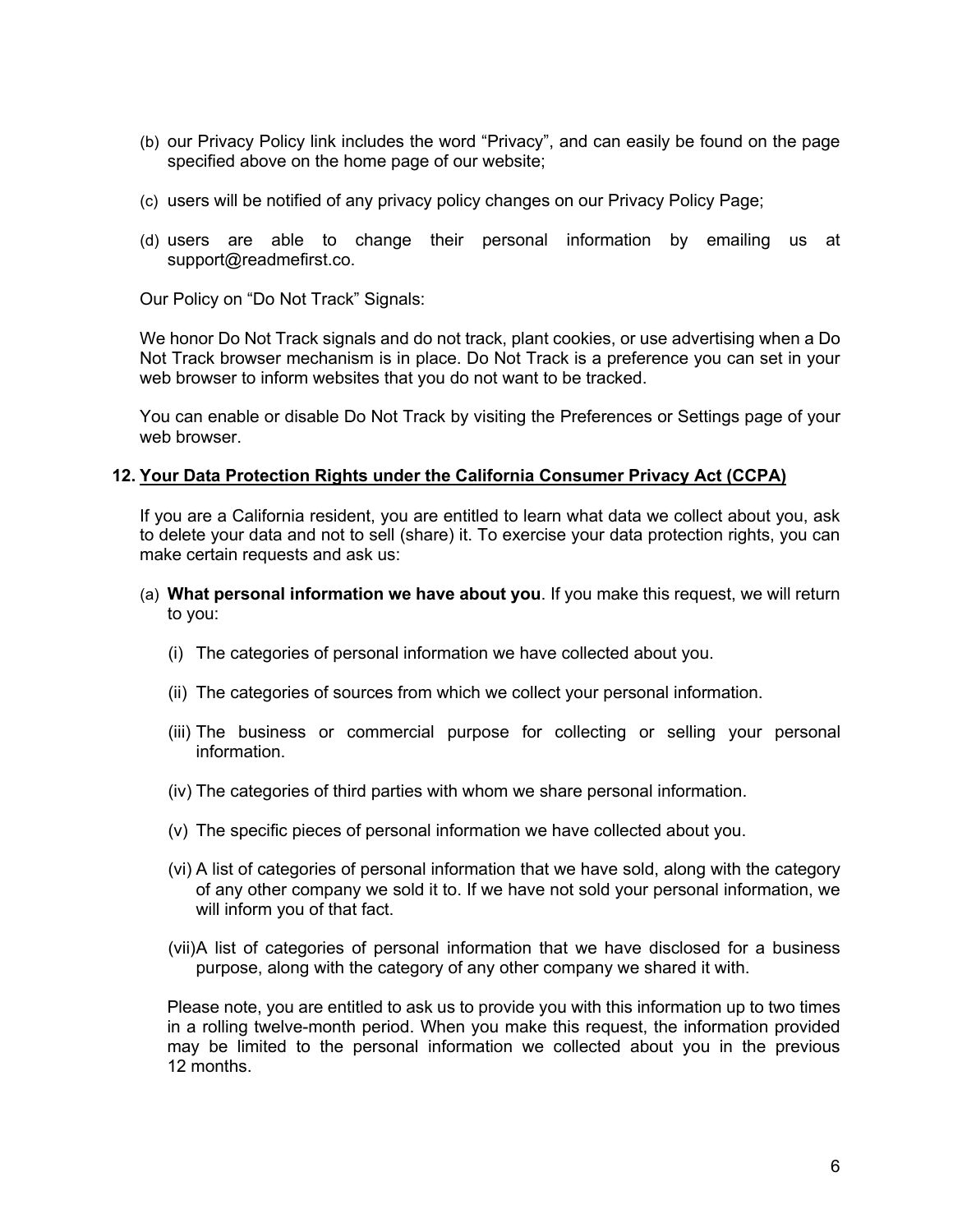- (b) **To delete your personal information**. If you make this request, we will delete the personal information we hold about you as of the date of your request from our records and direct any service providers to do the same. In some cases, deletion may be accomplished through de-identification of the information. If you choose to delete your personal information, you may not be able to use certain functions that require your personal information to operate.
- (c) **To stop selling your personal information**. We don't sell or rent your personal information to any third parties for any purpose. You are the only owner of your Personal Data and can request disclosure or deletion at any time.

Please note, if you ask us to delete or stop selling your data, it may impact your experience with us, and you may not be able to participate in certain programs or membership services which require the usage of your personal information to function. But in no circumstances, we will discriminate against you for exercising your rights.

To exercise your California data protection rights described above, please send your request(s) by one of the following means:

By email: support@readmefirst.co

Your data protection rights, described above, are covered by the CCPA, short for the California Consumer Privacy Act. To find out more, visit the official California Legislative Information website. The CCPA took effect on 01/01/2020.

## **13. Service Providers**

We may employ third party companies and individuals to facilitate our Service ("**Service Providers**"), provide Service on our behalf, perform Service-related services or assist us in analysing how our Service is used.

These third parties have access to your Personal Data only to perform these tasks on our behalf and are obligated not to disclose or use it for any other purpose.

# **14. Analytics**

We may use third-party Service Providers to monitor and analyze the use of our Service.

### **Google Analytics**

Google Analytics is a web analytics service offered by Google that tracks and reports website traffic. Google uses the data collected to track and monitor the use of our Service. This data is shared with other Google services. Google may use the collected data to contextualise and personalise the ads of its own advertising network.

For more information on the privacy practices of Google, please visit the Google Privacy Terms web page: https://policies.google.com/privacy?hl=en

We also encourage you to review the Google's policy for safeguarding your data: https://support.google.com/analytics/answer/6004245.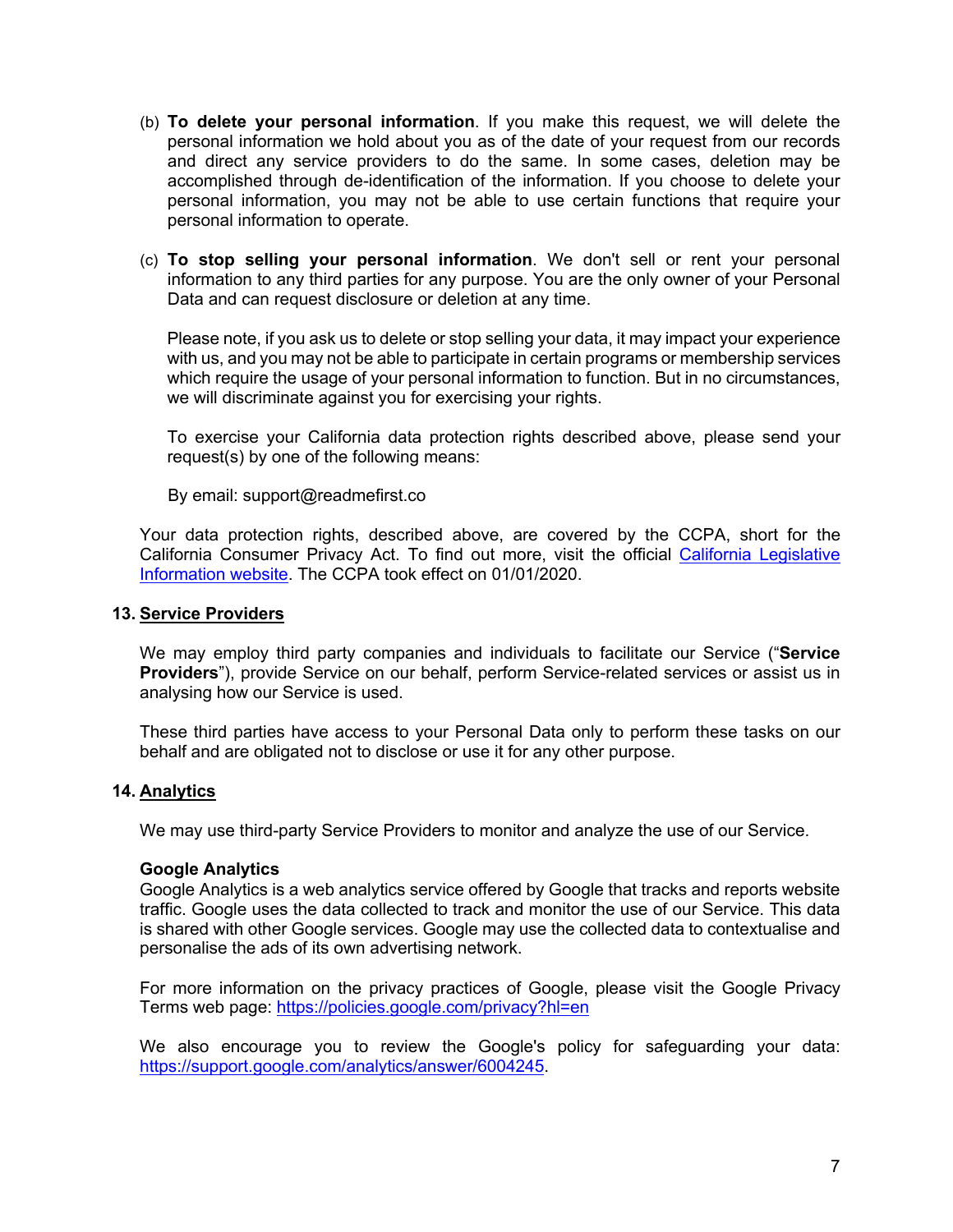## **15. CI/CD tools**

We may use third-party Service Providers to automate the development process of our Service.

## **GitHub**

GitHub is provided by GitHub, Inc.

GitHub is a development platform to host and review code, manage projects, and build software.

For more information on what data GitHub collects for what purpose and how the protection of the data is ensured, please visit GitHub Privacy Policy page: https://help.github.com/en/articles/github-privacy-statement.

## **16. Payments**

We may provide paid products and/or services within Service. In that case, we use third-party services for payment processing (e.g. payment processors).

We will not store or collect your payment card details. That information is provided directly to our third-party payment processors whose use of your personal information is governed by their Privacy Policy. These payment processors adhere to the standards set by PCI-DSS as managed by the PCI Security Standards Council, which is a joint effort of brands like Visa, Mastercard, American Express and Discover. PCI-DSS requirements help ensure the secure handling of payment information.

The payment processors we work with are:

### **PayPal or Braintree:**

Their Privacy Policy can be viewed at https://www.paypal.com/webapps/mpp/ua/privacy-full

### **Stripe:**

Their Privacy Policy can be viewed at: https://stripe.com/us/privacy

### **Plaid:**

Their End User Privacy Policy, Cookie Policy and Privacy Statement can be viewed at https://plaid.com/legal/.

### **17. Links to Other Sites**

Our Service may contain links to other sites that are not operated by us. If you click a third party link, you will be directed to that third party's site. We strongly advise you to review the Privacy Policy of every site you visit.

We have no control over and assume no responsibility for the content, privacy policies or practices of any third party sites or services.